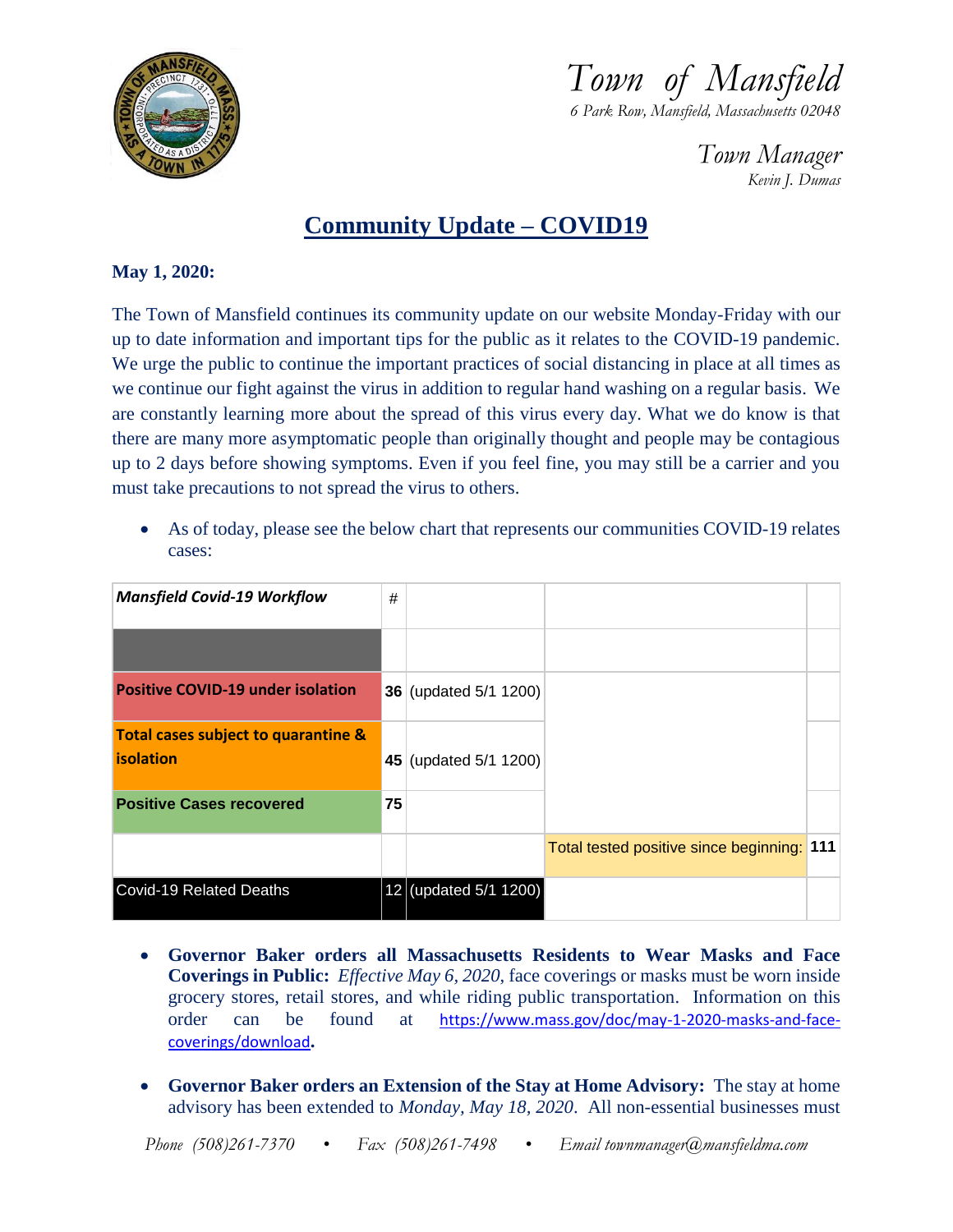remain closed or work remotely. Information on this order and details about what services are deemed essential and not subject to the order can be found at [https://www.mass.gov/resource/information-on-the-outbreak-of-coronavirusdisease-](https://www.mass.gov/resource/information-on-the-outbreak-of-coronavirusdisease-2019-covid-19)[2019-covid-19](https://www.mass.gov/resource/information-on-the-outbreak-of-coronavirusdisease-2019-covid-19)**.**

## **Combating Isolation and Loneliness:**

- o During this time of social distancing, consider creative ways to fight isolation and loneliness which can worsen some mental health symptoms. Some tips include:
- o Find a pen pal! Write a letter to a friend or family member. Writing has been shown to help people feel less sad or upset. Don't forget to wash your hands after you get back from dropping the letter in the mailbox!
- o Schedule a virtual "hangout" with friends or loved ones using an online video system such as FaceTime or Google Hangout.
- o Call a neighbor or friend to check-in on how they are doing.
- o If you are healthy, offer to run an errand for an elderly or infirm neighbor. Helping others can help us feel connected and gives us a sense of purpose during this difficult time. Be mindful to wash your hands before and after the errand and maintain a distance of at least 6 feet between you and the person you are helping. Even seemingly healthy people can transmit illnesses.
- o Go for a walk and simply wave or greet others from a safe distance.
- o Social media can help us maintain connections to others, especially family and friends who live far away. Too much exposure, however, can make anxiety or depression worse. Be mindful of how much time on social media helps you feel connected and less alone versus overwhelmed.
- o There is a dedicated section for Mental Health on the Health Department's coronavirus page listing these resources. Please, stay well, both physically and mentally.
- **PLEASE REMEMBER!** As cabin fever starts creeping in and the weather starts improving, please remember that social distancing and staying at least 6 feet away from others not in your household applies to both indoors and outdoors. If you cannot stay at least 6 feet apart, please wear a cloth face covering or mask to stop the spread of the virus.

## **Here Are Some Tips on Staying Safe Outside:**

- o Carry a cloth face covering or mask with you to put on when you may cross paths with another person.
- o If you are walking on the sidewalk and see somebody up ahead, cross the street when it is safe.
- o Avoid crowded areas, such as conservation areas or more densely populated sections of town.
- o Walk, run or bike during less popular times. It can definitely be difficult these days when there is only about 1-2 hours a day of no rain. If you think it's going to see others, bring a face covering or mask with you to put on.
- o Please!! NO TEAM SPORTS. Being active may cause additional virus particles to be expelled and sports such as basketball, soccer, lacrosse, baseball, football, rugby,